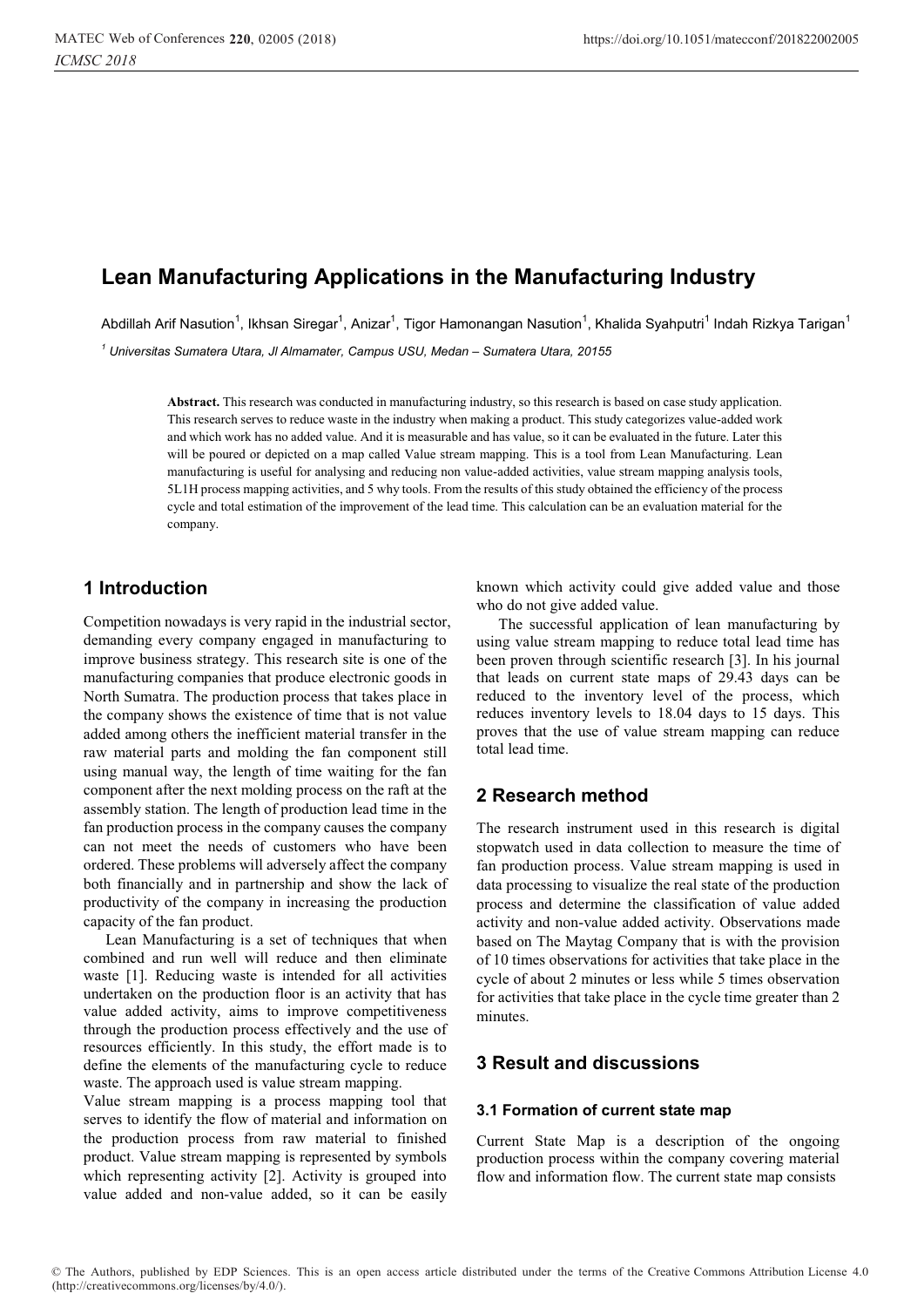

**Figure 1.** Current state map.

of several steps starting from determining the value stream manager to forming the entire plant flow map.

#### *3.1.1 Determination of value stream manager*

Value Stream Manager is someone who understands the whole production process that occurs in detail and has an important role in the production process so as to provide complete information and can assist in providing suggestions for improvement of production processes.

#### *3.1.2 Formation of SIPOC diagram*

SIPOC diagram used in this study to analyse and describe about how the process can provide services to customers. The formation of this diagram helps in explaining a complex project and its scope is unclear.

The elements used in the diagram are:

- 1. Supplier : Raw material storage warehouse and additional spare parts
- 2. Input : Plastic pellets, calcium carbo, colour flour, and additional spare parts
- 3. Process : Process stages that change from raw materials and spare parts into products.
- 4. Output : Fan type 1651 KP
- 5. Customer : Consumer

## *3.1.3 Overall map formation (current state map)*

At this stage each process along the value stream is combined with the flow of material and information into a single stream within the plant. Understanding of the two streams as follows:

1. Material flow

Material flow describes the movement of the main material in the process of production process along the value stream.

2. Information flow

The flow of information that companies use there are two types, namely:

a. Manual Information Flow

This information flow occurs between the production managers of each process that takes place on the production floor. The schedule given is the daily activity schedule after getting the adjustment of the amount of ingredients entered.

b. Electronic Information Flow

Information delivered using electronic devices. This information flow takes place between the production planning department and the marketing department, raw material suppliers, and between the marketing department and the customers.

Current state map that has been equipped with material flow and information flow and lead time bar can be seen in Figure 1. In making this current state map, the time is divided into two, ie production lead time indicating the existence of non-value added time and process time Cycle in the production process) which is value added time.

#### *3.1.4 Takt Time Calculation*

Takt time shows how often a product should be produced to meet consumer demand. Production time available with shift is 8 hours / day on Monday to Saturday. Rest period of 1 hour / day on Monday to Saturday. Within 1 month consists of 4 weeks and within 1 week there are 6 working days. [4]

That time = 
$$
\frac{available\ work\ time\ per\ week}{customer\ demand\ per\ week}
$$

\nCustomer demand rate per week

 $=$  (1800 units/month) / (4 weeks/month)  $=$  473 unit/weeks Available time percentage obtained information that the production of fan type 1651 KP reaches 45% compared with other types of products produced in the company. So that available time of 480 minutes working hours per day,

for 1651 KP fan is 216 minutes or 12,960 minutes. Takt time calculation is done starting at each work station, and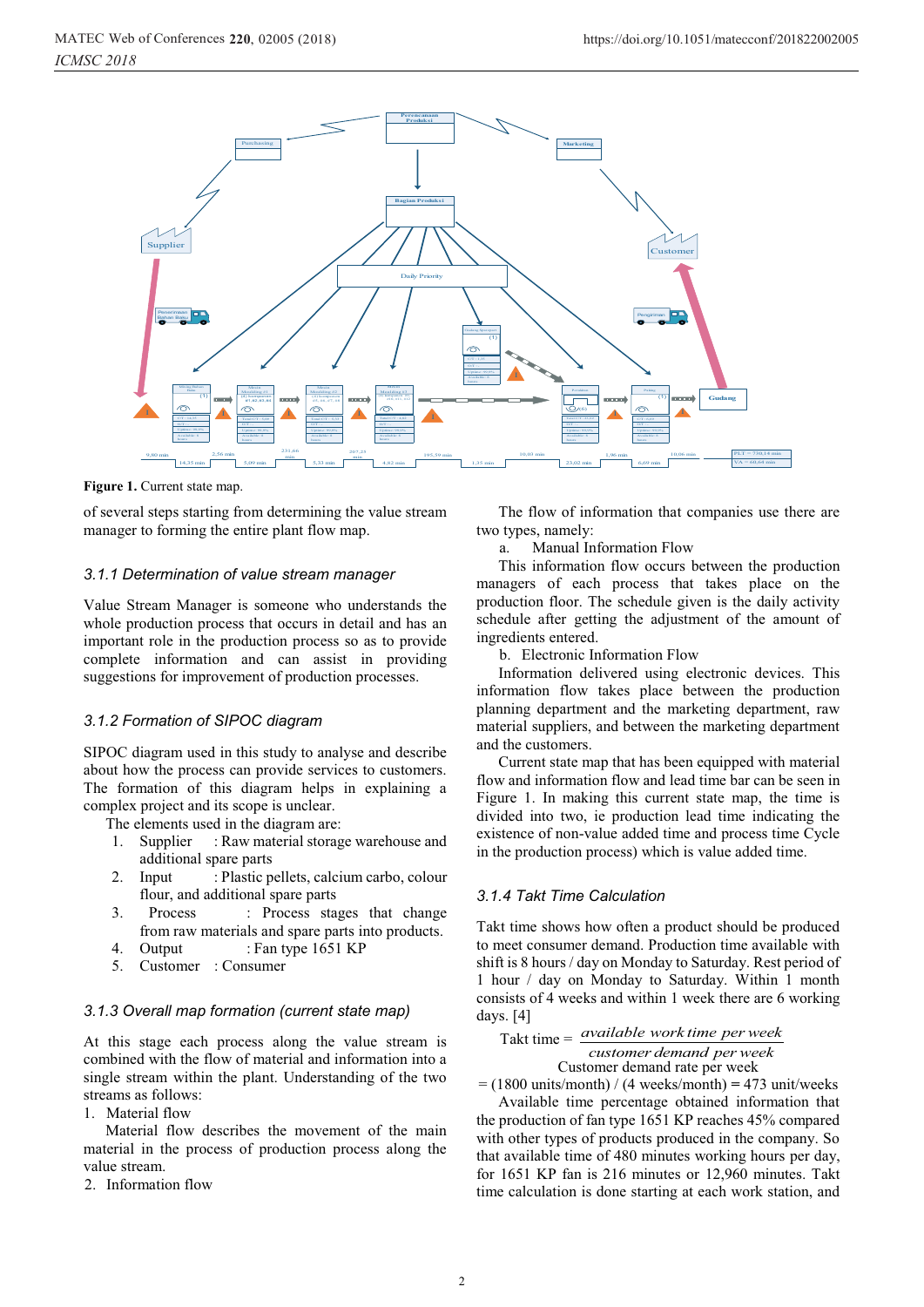starting from the last process is on the product gasket until the mixing of raw materials.

Customer demand rate per week on fan packing product will be the basis of customer demand rate calculation in previous process, that is assembling process in accordance with push system principle.

Comparison between takt time and cycle time of production obtained from observation can be seen in Table 1.

| <b>Activity</b>              | <b>Cycle Time</b> | <b>Takt time</b> |
|------------------------------|-------------------|------------------|
| Mixing raw materials         | 21,36             | 28,51            |
| Molding dop hinge            | 46,62             | 27,36            |
| Molding rotary switch        | 35,11             | 27,36            |
| Molding dynamo's dwell       | 51,55             | 27,36            |
| Molding dynamo's cap         | 50,15             | 27,36            |
| Molding plastic nuts         | 38,42             | 27,36            |
| Molding fan leaf             | 49,80             | 27,36            |
| Molding casing logo          | 35,73             | 27,36            |
| Molding hinge fan stand      | 39,86             | 27,36            |
| Molding front casing         | 35,48             | 27,36            |
| Molding back casing          | 35,45             | 27,36            |
| Molding casing button        | 34,66             | 27,36            |
| Molding fan tread stand      | 47,87             | 27,36            |
| Installation of bottom tread |                   |                  |
| with spare parts             | 9,20              | 28,80            |
| Assembly                     | 18,32             | 28,80            |
| Packing                      | 13,40             | 28,51            |

**Tabel 1.** Comparison of cycle time and takt time

From the table above the time process under takt time indicates the process run faster or can meet the demand. The production process in this state is not very good, but it needs to be analyzed whether there is a surplus of labor that can be reduced to balance the workload of other stations. Process time under takt time is the process of mixing raw materials, molding rotary rotary switch components, molding chasing component logo, front chasing component molding, rear chassis component molding, button chasing component molding, spare part assembly, assembly assembly, and Packing.

Stations with processing time above takt time indicate the process is running slower than it should be. The process is molding component dop hinge, house dynamo component molding, dynamo-housing component molding, molding plastic nuts components, molding fan leaf components, molding fan stand hinges, and molding stand fan footprint components. Improvements that can be made to adjust to takt time are by reducing batch size of production, improving working methods by reducing inefficient activity or increasing labour amount.

## **3.2 Current state map analysis**

## *3.2.1 Waste identification with PAM*

In identifying the existence of non-value added activities for the company, these observations are made directly to the company's production floor. With the observation supported by interviews with employees and supervisors,

therefore can be seen whether or not there is waste in the company. In addition, a method that can be used to identify waste is Process Activity Mapping (PAM).

Recapitulation of Process Activity Mapping (PAM) results can be seen in Table 2.

| <b>Activity</b>    | <b>Numbers</b> | <b>Time (Minutes)</b> |
|--------------------|----------------|-----------------------|
| Operation (O)      | フフ             | 77.74                 |
| Transportation (T) | 19             | 72,58                 |
| Inspection $(I)$   |                | 15,52                 |
| Delay(D)           | 13             | 581,40                |

**Table 2**. Recapitulation of number and time of PAM result of fan production process type 1651 KP

|                                  |  |  | Based on the identification of process activities |  |  |  |
|----------------------------------|--|--|---------------------------------------------------|--|--|--|
| contained in the production line |  |  |                                                   |  |  |  |

#### *3.2.2 VA dan NVA analysis*

In this stage will be grouped activities that include value added and non-value added. The value of value added time is obtained from the process time contained in the current state map. While non value added time is the lead time of each process which is also found in current state map. Grouping for value added activity can be seen in Table 3.

**Table 3.** Value added activity

| N <sub>0</sub> | <b>Value Added Activity</b>                      | <b>Time</b><br>(Minutes) |
|----------------|--------------------------------------------------|--------------------------|
| $\mathbf{1}$   | Raw materials are weighed                        | 1,95                     |
| 2              | The calcium carbo extract is<br>weighed          | 1,82                     |
| 3              | The colour flour enhancement is<br>weighed       | 1,19                     |
| 4              | <b>Mixing Raw Materials</b>                      | 12,18                    |
| 5              | Issued from mixing machine                       | 1,59                     |
| 6              | Molding dop hinge                                | 1,17                     |
| 7              | Molding rotary switch                            | 1,22                     |
| 8              | Molding dynamo's dwell                           | 1,23                     |
| 9              | Molding dynamo's cap                             | 1,3                      |
| 10             | Molding plastic nuts                             | 1,17                     |
| 11             | Molding fan leaf                                 | 1,38                     |
| 12             | Molding casing logo                              | 1,19                     |
| 13             | Molding hinge fan stand                          | 1,4                      |
| 14             | Molding front casing                             | 1,2                      |
| 15             | Molding back casing                              | 1,17                     |
| 16             | Molding casing button                            | 1,17                     |
| 17             | Molding fan tread stand                          | 1,11                     |
| 18             | Installation of bottom tread with<br>spare parts | 1,28                     |
| 19             | Assembly                                         | 26,98                    |
| 20             | Packing                                          | 16,04                    |
|                | <b>Total</b>                                     | 77,74                    |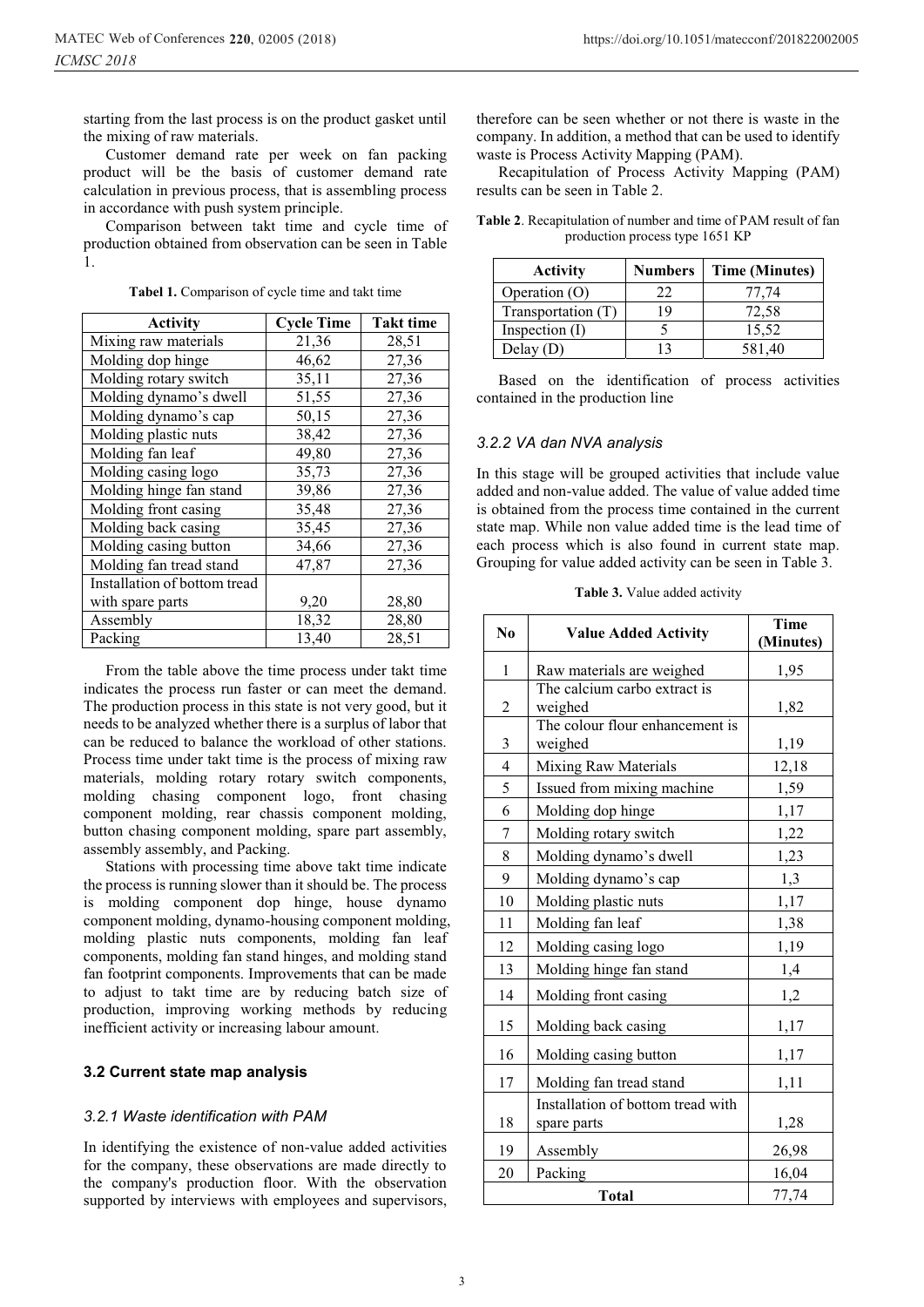Grouping for non value added activities can be seen in Table 4.

| N<br>$\Omega$ | <b>Non Value Added Activity</b>                                                 | Time<br>(Minutes) |
|---------------|---------------------------------------------------------------------------------|-------------------|
| 1             | The raw material is brought to<br>the mixing machine                            | 1,32              |
| 2             | Additional calcium<br>carbo<br>ingredients are brought to the<br>mixing machine | 1,28              |
| 3             | The colour flour enhancer is<br>brought to the mixing machine                   | 1,19              |
| 4             | Moved to a molding machine                                                      | 2,56              |
| 5             | Components stacked waiting in<br>transport                                      | 572,58            |
| 6             | Bring it to the assembly line                                                   | 61,92             |
| $\tau$        | Spare parts waiting for the raft                                                | 8,82              |
| 8             | Spare parts are transported to<br>1,21<br>the assembly line                     |                   |
| 9             | Vane testing                                                                    | 1,96              |
| 10            | Check the assembly results                                                      | 7,54              |
| 11            | Transport to a temporary<br>buildup                                             | 3,12              |

#### **Table 4.** Non value added activity

Comparison between value added (VA) and non-value added (NVA) can be clearly seen in Figure 2.



**Figure 2.** Comparison between value added and non value added.

## *3.2.3 Cycle time analysis*

The cycle time of each process that is a value added time sometimes has non value added elements in it called non value creating time. Overly long cycle times in the processing of a process can also lead to non-value creating time. For example, in parts molding components, long cycle time causes workers on the molding component is often idle so that this activity is classified as waste. Analysis of improvements made to reduce cycle time that will be explained in the proposed further improvement given.

#### *3.2.4 PAM analysis by using 5W1H method*

Based on the results of the identification of process activities contained in the production line will be eliminated or reduce activities that are considered not have added value. In addition, it will also consider improvements in activities that can minimize production process time to be shorter. There are some non-value-added and evaluable activities totalling 17, among others, 2, 4, 6, 11, 15, 18, 21, 24, 27, 30, 33, 36, 39, 42, 45, 47 and 59 This is based on direct observation and discussion result due to excessive activity and production process and not added value so it will affect to lead time.

#### *3.2.5 Waste analysis in process*

Waste in waiting time that often occurs in the production process at the factory, after that sought the cause by using tools 5 why that can be seen in Table 5.

| Table 5. Use of the 5 whys method in troubleshooting |  |  |
|------------------------------------------------------|--|--|
|------------------------------------------------------|--|--|

| N <sub>0</sub> | Problem: There is a long lead time production<br>in the form of waiting time |                                                                                                          |  |
|----------------|------------------------------------------------------------------------------|----------------------------------------------------------------------------------------------------------|--|
| 1.             | W h y                                                                        | The flow of the production process is<br>gradual or not flowing                                          |  |
| 2.             | $Wh$ y                                                                       | The product components accumulate a<br>long time to perform the next stage of the<br>production process. |  |
| 3.             | Why                                                                          | The old product component is transported<br>to the assembly line                                         |  |
| 4.             | Why                                                                          | Material transportation is repeated using<br>manual method                                               |  |
| 5.             | Whv                                                                          | Limited number of material handling<br>available and irregular workplace                                 |  |

From the table above can be concluded that the root of the problem of the occurrence of waste of waiting time due to the limited number of material handling and the number of workers for some long production process that takes a long time to workmanship requires more time. In addition to analyse the waste that occurred, also conducted an analysis of the results of calculation take time lower than cycle time that occurs in some processes.

#### **3.3 Formation of future state map**

#### *3.3.1 Preparation of improvement efforts*

After it is known that the cause of the waste occurring that causes the high value of non-value added time, then further effort will be made to reduce the non-value added time based on the root cause analysis of the waste that has been explained previously. Based on the root of the problem described above, it can be made a corrective action plan to minimize waste in the form of waiting time. The root of the problem shows the limited number of material handling and the number of workers and the irregularity of the work area on the production floor so that it needs to be repaired. Alternative possible improvements are made to each production activity to reduce waste in the form of waiting